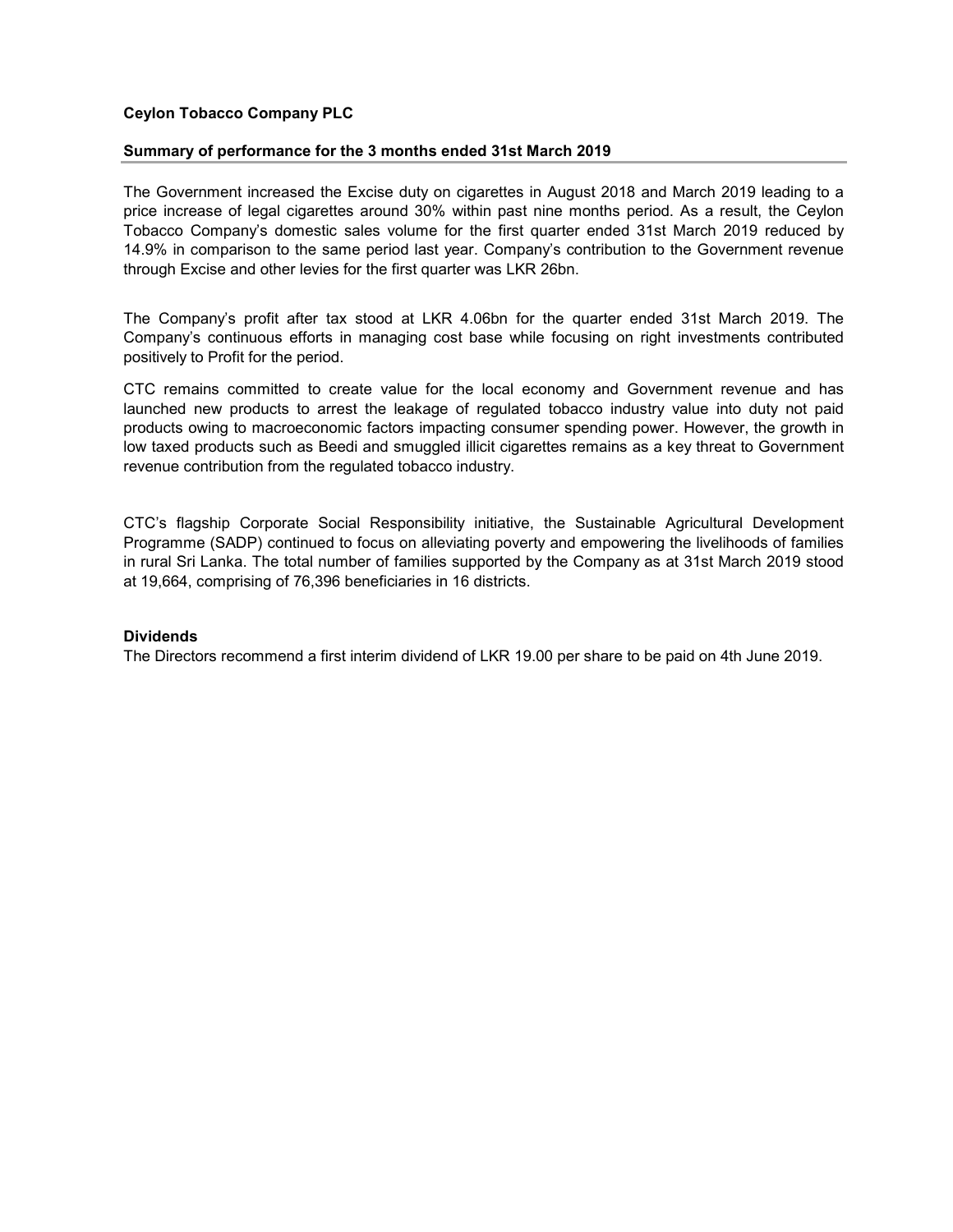## Statement of Profit or Loss and Other Comprehensive Income

(all amounts in Sri Lanka Rupees millions)

|                                               | 3 months ended 31 March |                   |  |
|-----------------------------------------------|-------------------------|-------------------|--|
|                                               | 2019                    | 2018              |  |
|                                               | <b>Un-audited</b>       | <b>Un-audited</b> |  |
| Turnover                                      | 34,280                  | 35,571            |  |
| <b>Government Levies</b>                      | (25,989)                | (27, 542)         |  |
| <b>Revenue</b>                                | 8,291                   | 8,029             |  |
|                                               |                         |                   |  |
| Other operating income                        | 9                       | 2                 |  |
| Raw material used                             | (584)                   | (675)             |  |
| Employee benefit expense                      | (233)                   | (271)             |  |
| Depreciation & amortisation expense           | (76)                    | (41)              |  |
| Other operating expenses                      | (1,046)                 | (1, 186)          |  |
| Interest income                               | 453                     | 370               |  |
| Profit before income tax                      | 6,814                   | 6,228             |  |
| Income tax expense                            | (2,753)                 | (2, 491)          |  |
| Profit for the period                         | 4,061                   | 3,737             |  |
| <b>Other Comprehensive Income</b>             |                         |                   |  |
| Re-measurement of defined benefit obligation  | (11)                    | 10                |  |
| Total comprehensive income for the period     | 4,050                   | 3,747             |  |
| <b>Earnings Per Share (basic and diluted)</b> | 21.68                   | 19.95             |  |

I certify that these financial statements have been prepared in compliance with the requirements of the Companies Act, No. 07 of 2007.

……………………………………… Amun Mustafiz Finance Director Date : 14 May 2019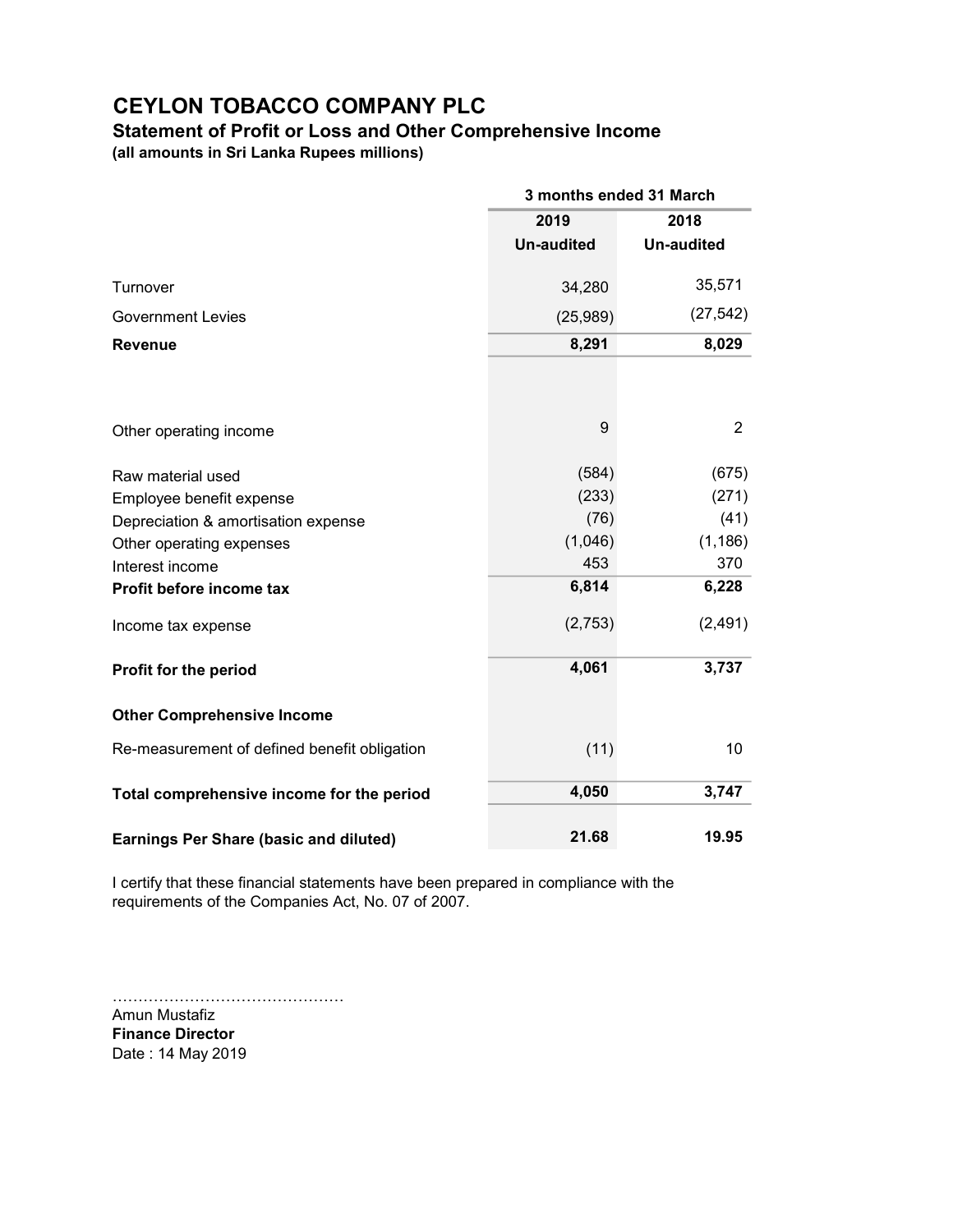Statement of Financial Position

(all amounts in Sri Lanka Rupees millions)

| (all alliourits in St) Larika Rupees millions) |                   |                |
|------------------------------------------------|-------------------|----------------|
|                                                | 31 March          | 31 December    |
|                                                | 2019              | 2018           |
| Assets                                         | <b>Un-audited</b> | Audited        |
| <b>Non-current assets</b>                      |                   |                |
| Property, plant and equipment                  | 3,326             | 3,082          |
| Intangible assets                              |                   |                |
| Employee benefit asset                         | 267               | 276            |
| Other receivables                              | 110               | 122            |
| <b>Total non-current assets</b>                | 3,703             | 3,480          |
| <b>Current assets</b>                          |                   |                |
| Inventories                                    | 2,215             | 2,334          |
| Trade and other receivables                    | 2,022             | 2,242          |
| Cash and cash equivalents                      | 20,851            | 20,153         |
| Asset held for sale                            | $\mathbf 0$       | 0              |
| <b>Total current assets</b>                    | 25,088            | 24,729         |
| <b>Total assets</b>                            | 28,791            | 28,209         |
| <b>Equity and Liabilities</b>                  |                   |                |
| Equity                                         |                   |                |
| Stated capital                                 | 1,873             | 1,873          |
| Retained earnings                              | 7,536             | 3,486          |
| Total equity attributable to equity holders    | 9,409             | 5,359          |
| <b>Non-current liabilities</b>                 |                   |                |
| Unfunded retirement benefit obligation         | 0                 | 0              |
| Deferred tax liabilities                       | 687               | 563            |
| Lease liabilities                              | 195               | $\overline{a}$ |
| <b>Total non-current liabilities</b>           | 882               | 563            |
| <b>Current liabilities</b>                     |                   |                |
| Trade and other payables                       | 11,619            | 12,638         |
| Lease liabilities                              | 97                |                |
| <b>Current taxation</b>                        | 5,992             | 5,550          |
| Dividends payable                              | 509               | 3,814          |
| Unclaimed dividends                            | 283               | 285            |
| <b>Total current liabilities</b>               | 18,500            | 22,287         |
| <b>Total liabilities</b>                       | 19,382            | 22,850         |
| <b>Total equity and liabilities</b>            | 28,791            | 28,209         |
| Net Asset Per Share                            | 50.23             | 28.61          |

I certify that these financial statements have been prepared in compliance with the requirements of the Companies Act, No. 07 of 2007.

……………………………………… Amun Mustafiz Finance Director Date : 14 May 2019

The Board of Directors is responsible for the preparation and presentation of these financial statements.

Approved and signed for and on behalf of the Board of Directors:

Michael Koest (Amun Mustafiz Amun Mustafiz Amun Mustafiz Amun Mustafiz Amun Mustafiz Amun Mustafiz Amun Mustafi<br>
Managing Director (Amun Mustafiz Amun Mustafiz Amun Mustafiz Amun Mustafiz Amun Mustafiz Amun Mustafiz Amun M Managing Director<br>Date : 14 May 2019

……………………………… ……………………………………… Date : 14 May 2019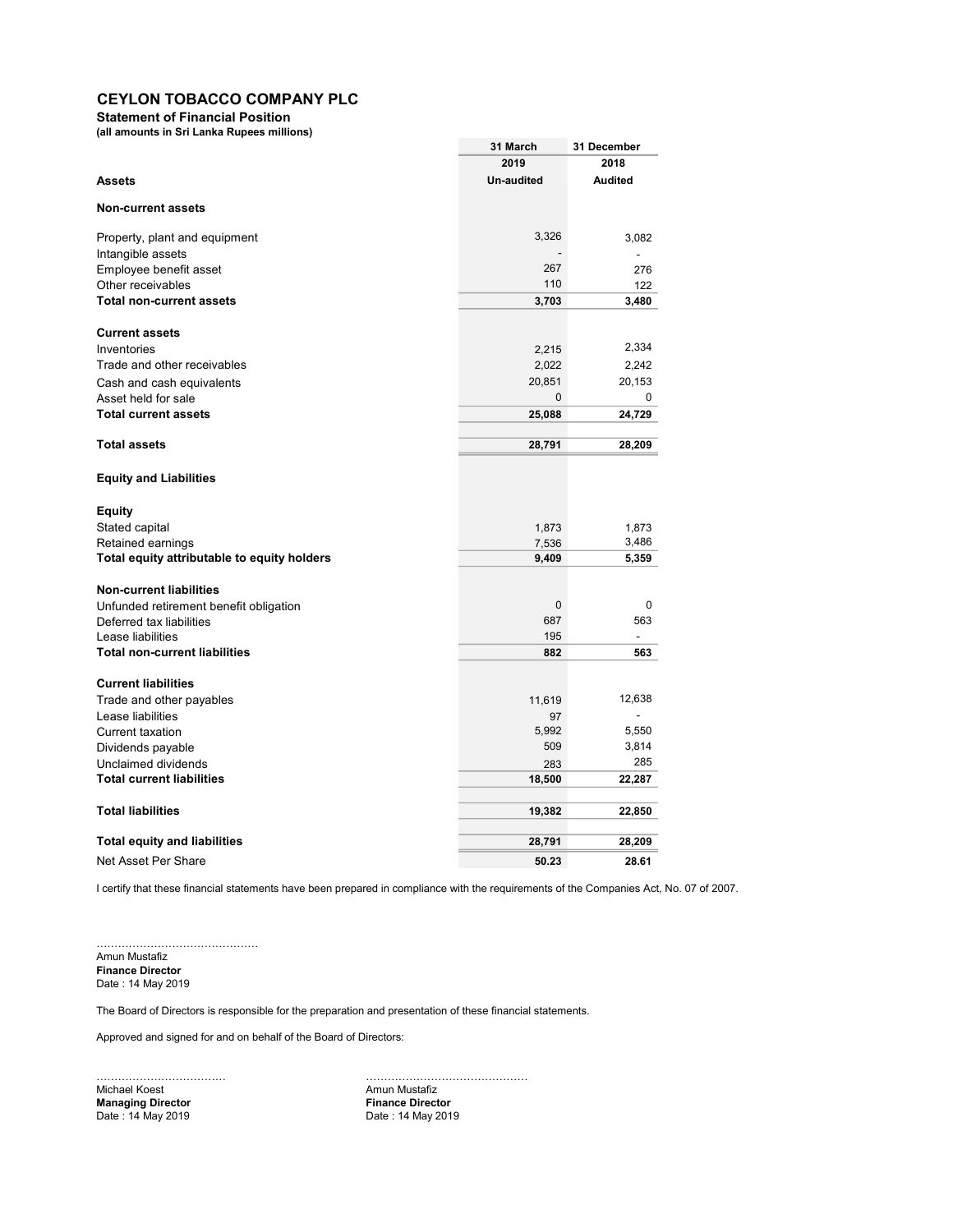### CEYLON TOBACCO COMPANY PLC Statement of Changes in Equity (all amounts in Sri Lanka Rupees millions)

|                                                                           | <b>Stated</b>  | <b>Retained</b> | Total           |
|---------------------------------------------------------------------------|----------------|-----------------|-----------------|
|                                                                           | capital        | earnings        |                 |
| Balance at 1 January 2018                                                 | 1,873          | 2,697           | 4,570           |
| Profit for the period                                                     |                | 3,737           | 3,737           |
| Other comprehensive income                                                |                | 10              | 10              |
| Total comprehensive income for the period                                 |                | 3,747           | 3,747           |
| Transactions with owners of the Company, recognised directly in<br>equity |                |                 |                 |
| Write back of unclaimed dividends                                         |                |                 |                 |
| <b>Dividends</b>                                                          |                | $\overline{a}$  |                 |
| <b>Total transactions with shareholders</b>                               |                |                 | $\blacksquare$  |
| Balance at 31 March 2018 (Unaudited)                                      | 1,873          | 6,444           | 8,317           |
|                                                                           |                |                 |                 |
| Profit for the period                                                     |                | 13,268          | 13,268          |
| Other comprehensive income                                                |                | 11              | 11              |
| Total comprehensive income for the period                                 |                | 13,279          | 13,279          |
| Transactions with owners of the Company, recognised directly in           |                |                 |                 |
| equity                                                                    |                |                 |                 |
| Write back of unclaimed dividends<br><b>Dividends</b>                     |                | 23<br>(16, 260) | 23<br>(16, 260) |
| <b>Total transactions with shareholders</b>                               | $\blacksquare$ | (16, 237)       | (16, 237)       |
|                                                                           |                |                 |                 |
| Balance at 31 December 2018 (Audited)                                     | 1,873          | 3,486           | 5,359           |
| Balance at 1 January 2019                                                 | 1,873          | 3,486           | 5,359           |
| Profit for the period                                                     |                | 4,061           | 4,061           |
| Other comprehensive income                                                |                | (11)            | (11)            |
| Total comprehensive income for the period                                 |                | 4,050           | 4,050           |
| Transactions with owners of the Company, recognised directly in           |                |                 |                 |
| equity                                                                    |                |                 |                 |
| Write back of unclaimed dividends                                         | $\blacksquare$ |                 |                 |
| <b>Dividends</b>                                                          | ٠              | $\sim$          |                 |
| <b>Total transactions with shareholders</b>                               | $\blacksquare$ |                 | $\blacksquare$  |
| Balance at 31 March 2019 (Unaudited)                                      | 1,873          | 7,536           | 9,409           |
|                                                                           |                |                 |                 |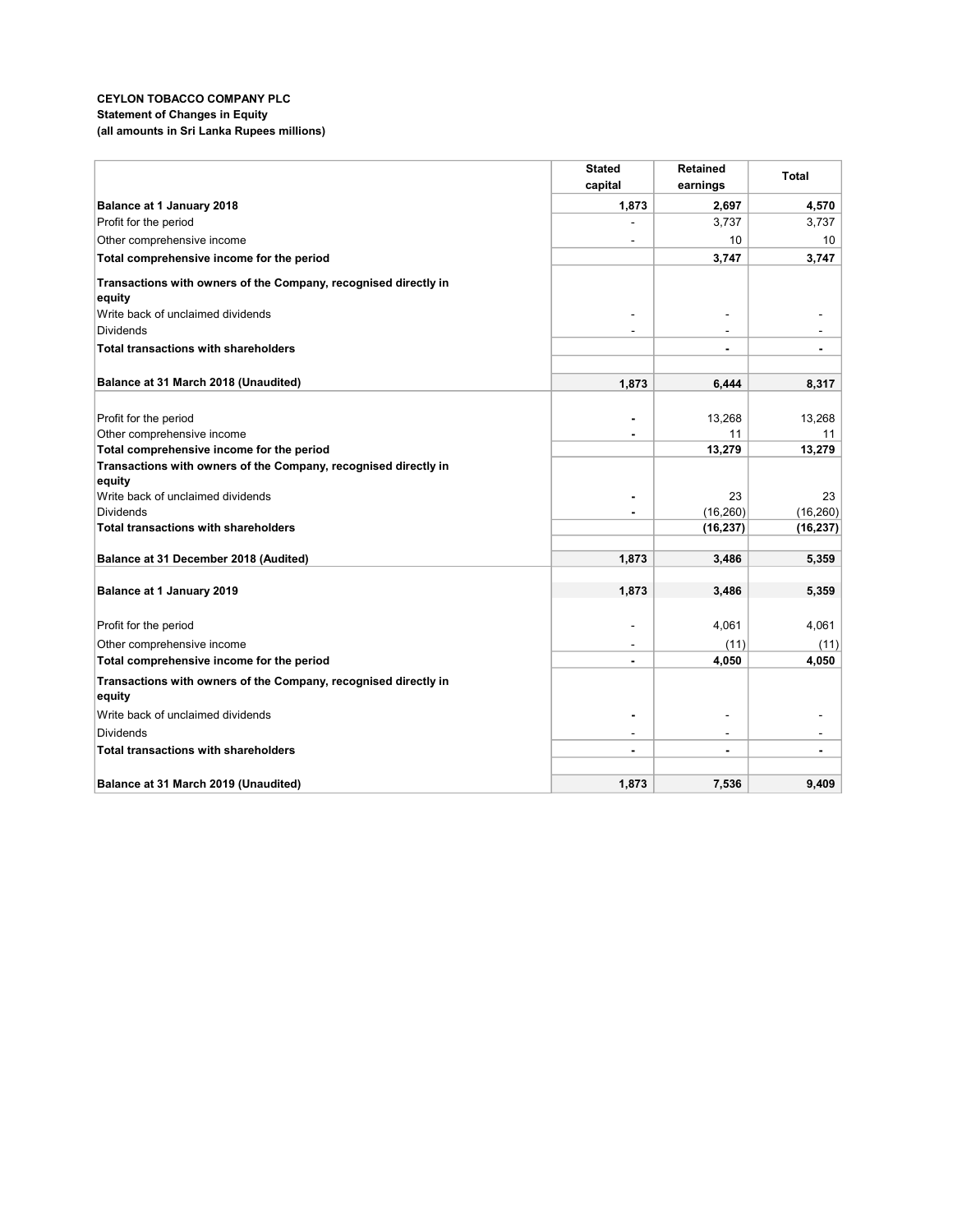Statement of Cash Flows

(all amounts in Sri Lanka Rupees millions)

|                                                           |                   | 3 months ended 31 March |  |  |
|-----------------------------------------------------------|-------------------|-------------------------|--|--|
|                                                           | 2019              | 2018                    |  |  |
|                                                           | <b>Un-audited</b> | Un-audited              |  |  |
| A. Cash Flows from Operating Activities                   |                   |                         |  |  |
| Cash generated from operations                            | 5,766             | 8,041                   |  |  |
| Interest received                                         | 462               | 370                     |  |  |
| Interest paid                                             | (9)               |                         |  |  |
| Gratuity Paid - Unfunded scheme                           | (0)               |                         |  |  |
| Income Tax paid                                           | (2, 186)          | (1, 577)                |  |  |
| <b>Net Cash from Operating Activities</b>                 | 4,033             | 6,834                   |  |  |
| <b>Cash Flows from Investing Activities</b>               |                   |                         |  |  |
| Purchase of Property, Plant & Equipment                   | (320)             | (40)                    |  |  |
| Net Cash used in Investing Activities                     | (320)             | (40)                    |  |  |
| <b>Cash Flows from Financing Activities</b>               |                   |                         |  |  |
| Dividends paid                                            | (3,305)           | (3,278)                 |  |  |
| Unclaimed dividends paid                                  | (2)               | (2)                     |  |  |
| New finance leases                                        | 314               |                         |  |  |
| Payment of finance lease liabilities                      | (22)              |                         |  |  |
| Net cash used in Financing Activities                     | (3,015)           | (3,280)                 |  |  |
| Net Increase in Cash & Cash equivalents                   | 698               | 3,514                   |  |  |
| Cash & Cash Equivalents at the beginning of year          | 20,153            | 17,424                  |  |  |
| Increase in cash                                          | 698               | 3,514                   |  |  |
| Cash & Cash Equivalents at the end of the period          | 20,851            | 20,938                  |  |  |
| B. Analysis of Cash & Cash                                |                   |                         |  |  |
| Equivalents at the end of the period                      |                   |                         |  |  |
| Cash in hand & Bank balances                              | 4,851             | 2,934                   |  |  |
| Short term investments                                    | 16,000            | 18,004                  |  |  |
| Total cash & cash equivalents                             | 20,851            | 20,938                  |  |  |
| C. Cash generated from Operations                         |                   |                         |  |  |
| Profit before Tax                                         | 6,814             | 6,228                   |  |  |
| Depreciation & amortisation expense                       | 70                | 41                      |  |  |
| Interest expense                                          | 9                 |                         |  |  |
| Interest income                                           | (462)             | (370)                   |  |  |
| Impairment of property, plant & equipment                 | 6                 |                         |  |  |
| Net interest on retirement benefit obligations            | (2)               | 39                      |  |  |
| Provision for obsolete Inventories and Doubtful Debts     | 43                | 14                      |  |  |
| <b>Operating Profit before changes in Working Capital</b> | 6,478             | 5,952                   |  |  |
| <b>Movement in Working Capital</b>                        |                   |                         |  |  |
| Inventories                                               | 117               | 381                     |  |  |
| Trade & Other Receivables                                 | 190               | (1, 182)                |  |  |
| Trade & Other Payables                                    | (1,019)           | 2,890                   |  |  |
|                                                           | 5,766             | 8,041                   |  |  |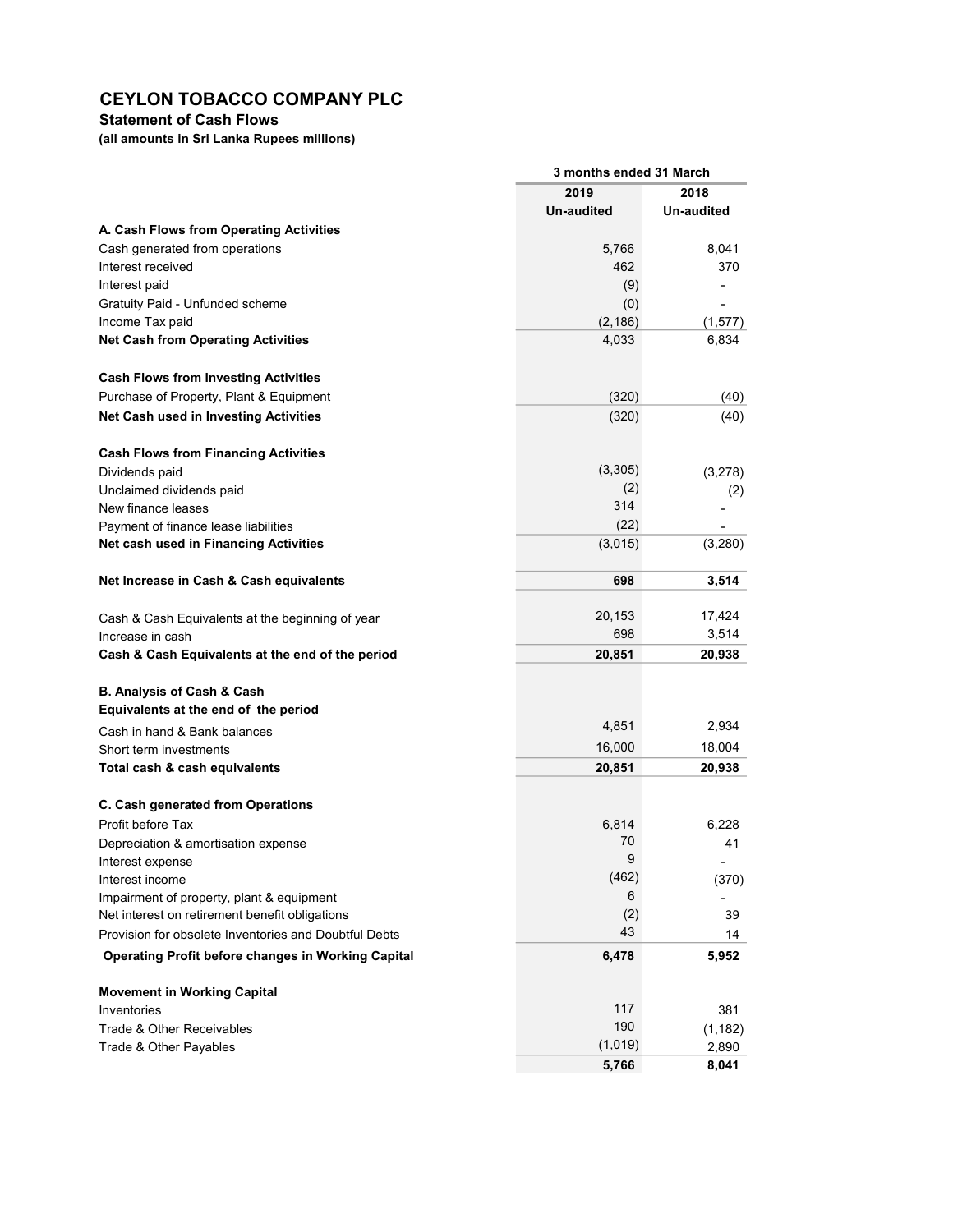#### Notes to the interim financial statements

#### 1 General information

Ceylon Tobacco Company PLC is a Public Limited Company domiciled in Sri Lanka. The principal operations of the Company are manufacturing, marketing and selling cigarettes. The registered office of business is 178, Srimath Ramanathan Mawatha, Colombo 15. The ultimate holding company of Ceylon Tobacco Company PLC is British American Tobacco PLC through British American Tobacco International (Holdings) BV.

#### 2 Basis of preparation

The condensed interim financial statements of Ceylon Tobacco Company PLC are for the three months ended 31 March 2019. They have been prepared in accordance with LKAS 34, Interim Financial Reporting. These interim financial statements have been prepared in accordance with the SLFRS standards and IFRIC interpretations issued and effective as at the time of preparing these statements. The condensed interim financial statements do not include all of the information required for full annual financial statements and have not been audited.

#### 3 Summary of significant accounting policies

The accounting policies adopted are consistent with those of the previous financial year. Further, new accounting standard SLFRS 16 - Leases has been adopted in the financial statements effective from 1 January 2019.

#### 4 Comparatives

Comparatives are provided for the same period last year and for the statement of financial position at the date of the last published annual report (31 December 2018).

#### 5 Contingent Liabilities

There have been no material changes to the contingent assets or contingent liabilities since the last annual reporting period.

#### 6 Market Price Per share

| For the 3 months ended 31 March | 2019     | 2018     |
|---------------------------------|----------|----------|
|                                 | Rs       | Rs       |
| Highest                         | 1.499.00 | 1.095.00 |
| Lowest                          | 1.325.00 | 992.00   |
| Last Traded                     | 1.339.90 | 1.040.00 |